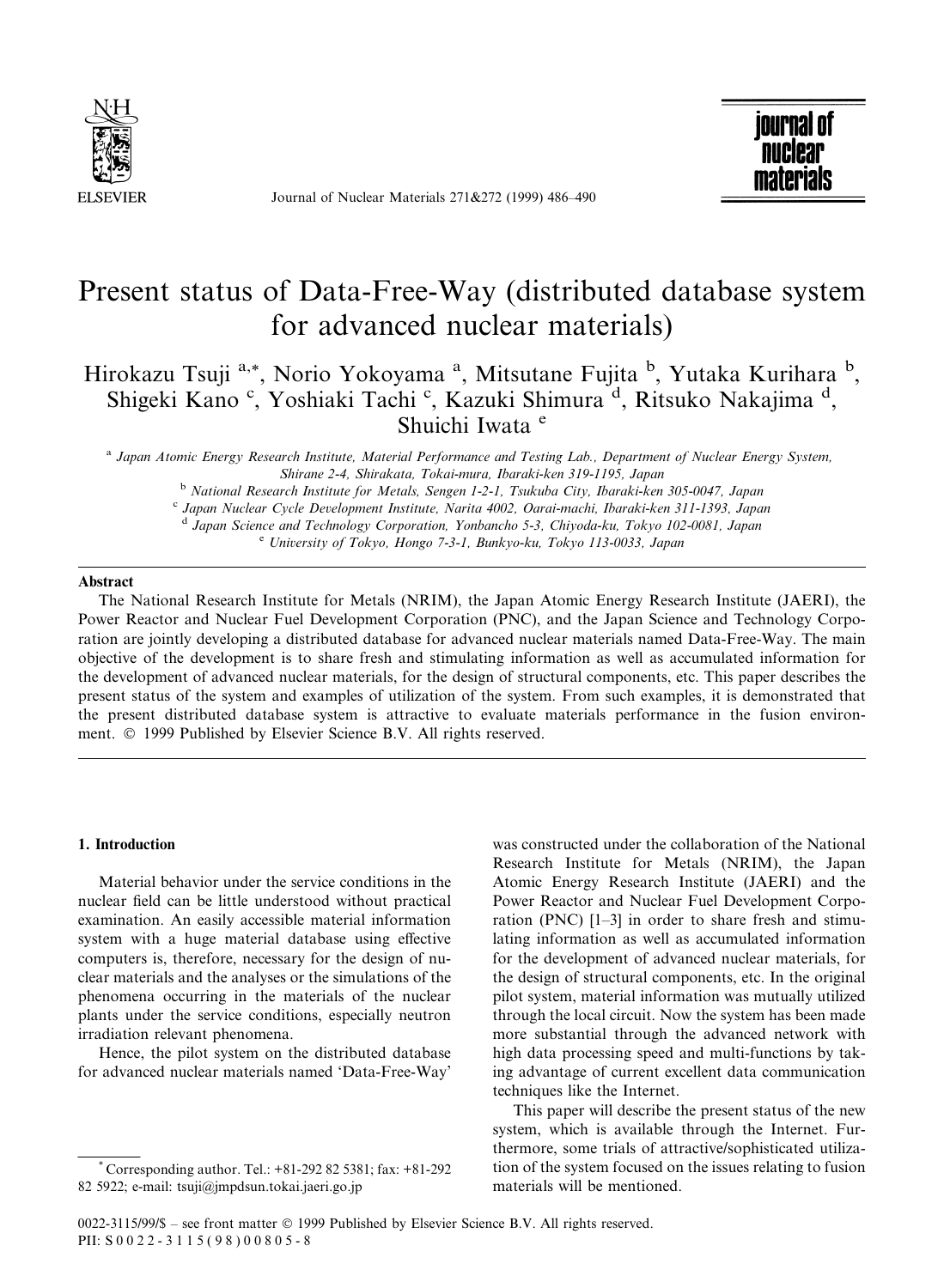## 2. System overview and present status

Development of the system has progressed and is scheduled as follows. Design of the pilot system was initiated in 1990. In 1991, the organizations, NRIM, JAERI and PNC, participating in the cooperation prepared their own computer programs and computers with their peripheral machines based on the same technical specifications. These computers were connected by a network through a `digital data exchange packet (DDX-P)' line. In 1993, three other organizations, the Japan Information Center of Science and Technology (JICST), the National Research Laboratory of Metrology (NRLM) and the Ship Research Institute (SRI), joined the cooperations as observers and their computers were connected with the Data-Free-Way. Then JICST began to develop its own database. In order to make the system more substantial, the second stage collaborative research activity in which the main objective was to develop the utilization techniques for the Data-Free-Way was initiated in 1995 among NRIM, JAERI, PNC and JICST, whose name was changed to be the Japan Science and Technology Corporation (JST) after that.

Fig. 1 shows the present status of the system construction of the Data-Free-Way. The computer network consists of six organizations. These computer systems were introduced in each organization and connected to each other formerly through the DDX-P communication line and now through the Internet. Accordingly these databases and user interface can be mutually utilized through the computer network.

The conceptual user interface and related functions of the Data-Free-Way are shown in Fig. 2. The system





Fig. 2. Conceptual user interface and related functions of Data-Free-Way.

consists of a common database and a generic database as shown in Fig. 2. Evaluated, selected and edited data in each in-house database, which has been developed by each organization, are stored in the common database. For easy comparison of the relevant data sets from one organization with those of the others, a common data model is adopted.

Contents of the common database have already been shown in the previous reports  $[1,4–6]$ . NRIM prepares physical properties and ion irradiation data, JAERI prepares corrosion data, thermal neutron irradiation data and mixed spectrum neutron irradiation data, PNC prepares high temperature data and fast neutron irradiation data, and JST prepares public fact data. At Fig. 1. Networking overview of Data-Free-Way system. present, the data of more than 17 000 specimens in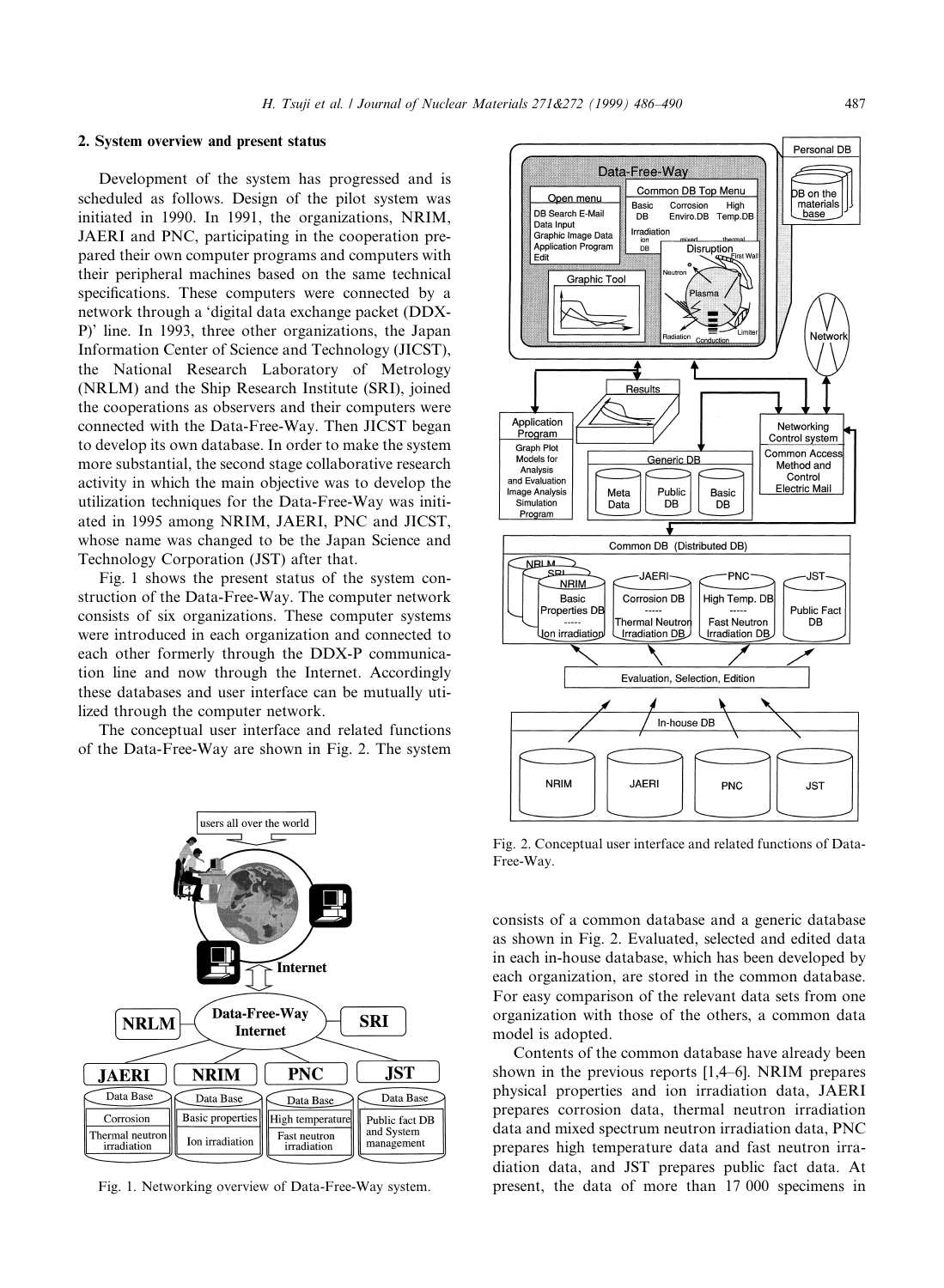various kinds of materials are stored in the common database. The generic database contains meta data, a data dictionary and sets of generic materials data for smooth communication. Both the common database and the generic database can be exchanged mutually among the participating organizations through the network. The user interface of the system plays an important role in developing a useful system, especially to extract information from the complex mixture of material data. Concepts of the user interface including a graphic analytical model and application programs for analysis and evaluation of data are adopted to the system. The system can be easily accessed by engineers and scientists in the nuclear field.

The world wide web (WWW) home page and the WWW server have been prepared. The URLs of NRIM, JAERI and JST sites are `http://inaba.nrim.go.jp/', `http://jmpdsun.tokai.jaeri.go.jp/dfw-e/dfw-e.html' and `http://dfw.jst.go.jp/', respectively. As the data input-

output supporting system, the additional functions have been prepared to reinforce the linkage function between the database and the WWW, such as the retrieval-layout function of image data, the simple graph preparation function, the linkage function between numerical data and image data, the preparation function of a fixed retrieval screen, the saving-reproducing function of retrieval conditions, etc. The dictionary on data items and unit conversion function have been prepared as a users' supporting system. Fig. 3 shows examples of the WWW home page screens using the linkage function between numerical data and image data.

# 3. Examples of data handling for application to fusion reactor materials

Neutron irradiation properties for austenitic stainless steels, which are important for the International Ther-



Fig. 3. Examples of WWW home page screens using the linkage function between numerical data and image data.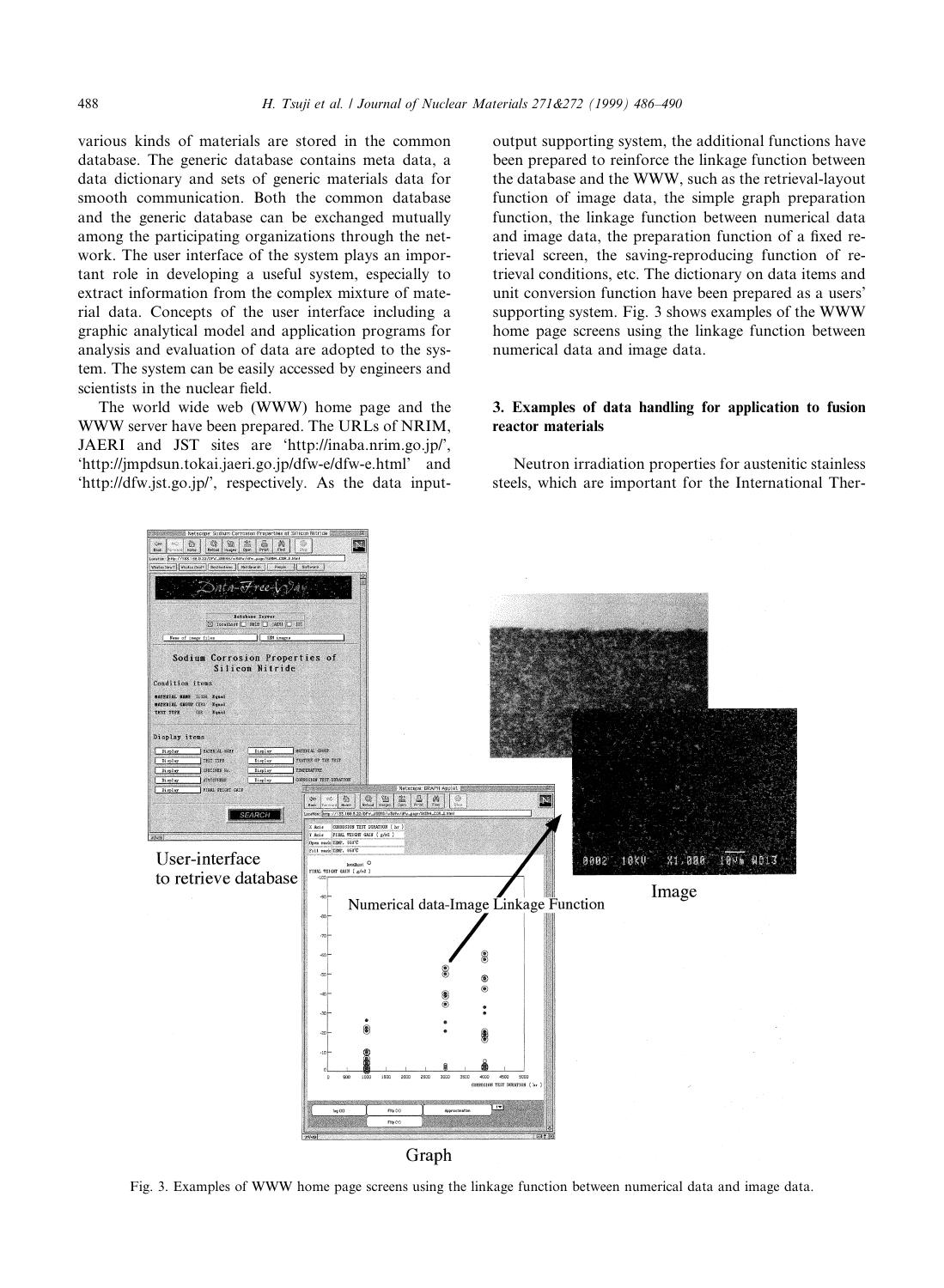monuclear Experimental Reactor engineering design, have been widely studied. Data from such research activities have been collected and stored in the Data-Free-Way. Two examples of data handling for type 316 stainless steels are described in this section.

Fig. 4 shows the relation between the total elongation (TE) and the uniform elongation (UE) under the various tension test conditions for type 316 stainless steels [7-12]. Approximately 290 points are indicated in this figure. The displacement damage ranges from 0.3 to 121 dpa.

Interesting trend is recognized that the data points are divided into three groups of A, B and C. In the group A, the values of TE and UE are almost equivalent. The values of UE are almost constant despite increase of UE in the groups B and C. The values of UE in the group B are larger than those in the group C. Both of unirradiated and irradiated data are included in the group A. On the other hand, almost all the data in the group B are unirradiated ones and those in the group C are irradiated ones. Paying attention to the test temperature, the data obtained at lower than 600°C belong to the group A and those at higher than 600°C belong to the group B or C.

Fig. 5 shows the relation between the total strain range and the number of cycles to failure under the various fatigue test conditions for type 316 stainless steels  $[12-15]$ . Eighty points are indicated in this figure. The displacement damage ranges from 0.3 to 15 dpa.

Fatigue life reduction due to irradiation is observed in only one case where the 20% cold-worked type 316 stainless steel is tested at 430°C. In the other cases no significant fatigue life reduction due to irradiation is



Fig. 4. Relation between total elongation and uniform elongation under various tension test conditions for type 316 stainless steels [7-12]. Displacement damage ranges from 0.3 to 121 dpa.



Fig. 5. Relation between total strain range and number of cycles to failure under various fatigue test conditions for type 316 stainless steels [12-15]. Displacement damage ranges from 0.3 to 15 dpa.

observed, even in the case where the solution-annealed material is tested at 450°C which is close to 430°C. The observed difference between them might derive from the difference in the heat treatment condition, the carbon level of the tested materials because the carbon levels of them are 0.02 for the solution-annealed material and  $0.06$  for the  $20\%$  cold-worked one in mass%, respectively, the irradiation level etc. Anyway the lowest fatigue strength is observed in the case where the 20% cold-worked and irradiated material is tested at 430°C in Fig. 5. It is also noticed that the fatigue strength of unirradiated 20% cold-worked material is higher than that of the solution-annealed one and that the material tested at  $650^{\circ}$ C exhibits no endurance limit (10<sup>7</sup> cycles) for strain ranges as low as 0.25% unlike the material tested at 430°C or 550°C.

### 4. Summary

NRIM, JAERI, PNC and JST are jointly developing a distributed database for advanced nuclear materials named Data-Free-Way. The main objective of the development is to share fresh and stimulating information as well as accumulated information for the development of advanced nuclear materials, for the design of structural components, etc. This paper describes the present status of the system. As examples of utilization of the system, results of analyses of tensile and fatigue properties of irradiated and unirradiated type 316 stainless steel. From such examples, it is demonstrated that the present distributed database system is attractive